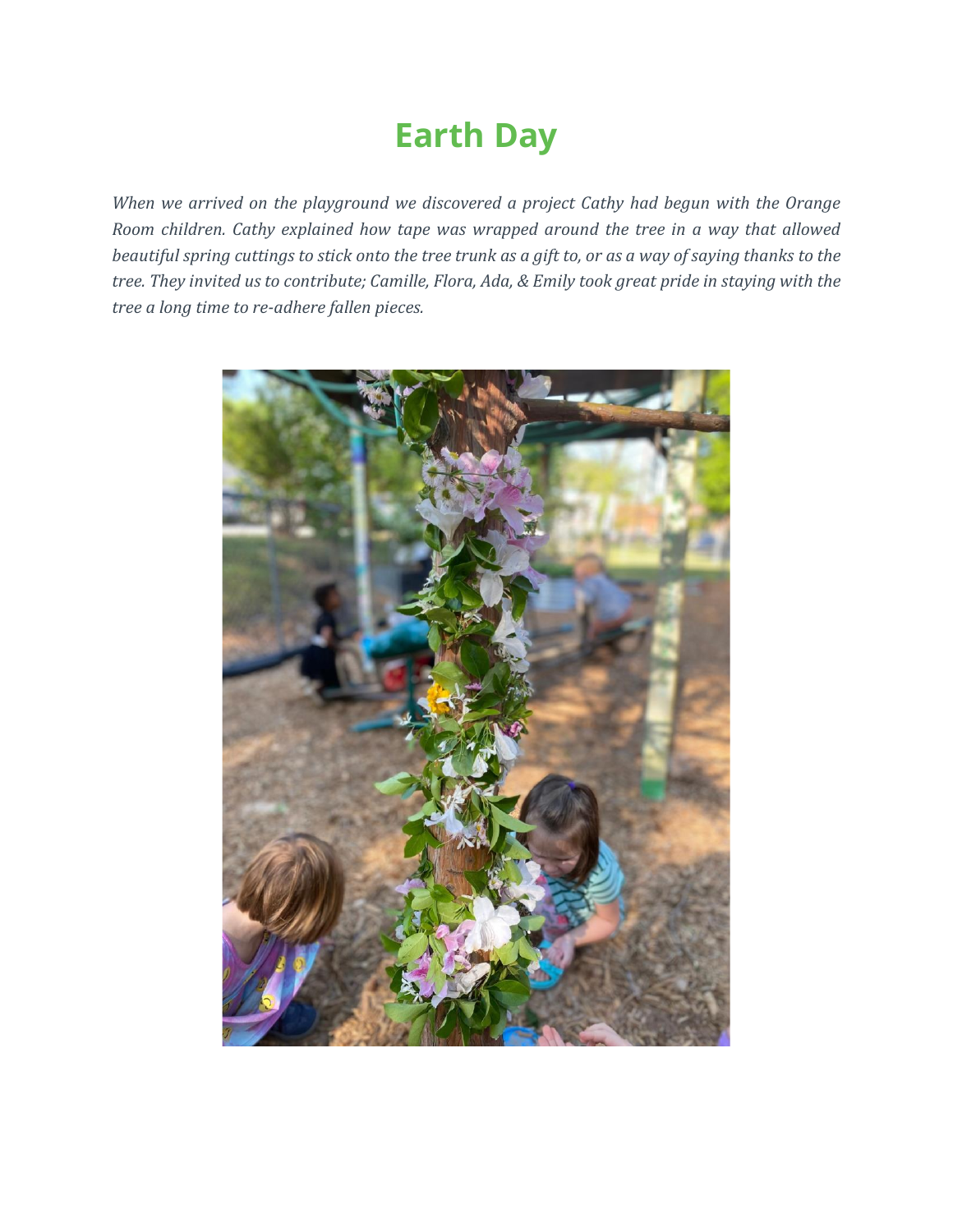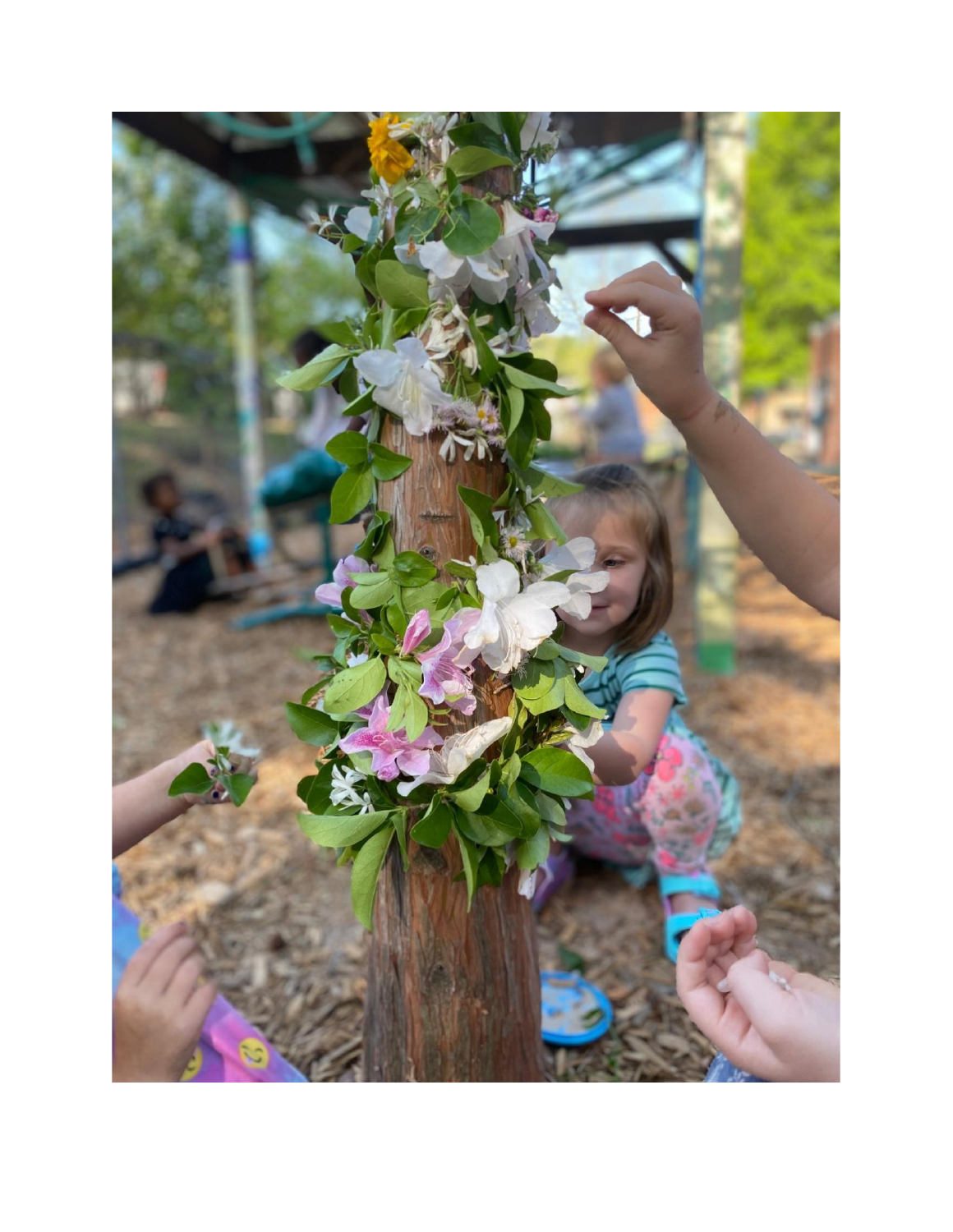There have been many bees & other winged critters flying about the playground recently. At first, many children were overly concerned about bites, & had trouble sharing the playground with them. Thankfully we have this wonderful book, *The Thing About Bees*, to reference; we have read it many times in the past few weeks which has helped us understand why it's crucial for us to learn to coexist. Ask your child what they know about bees!



On Earth Day we not only read *Bees*, but also a favorite, *The Curious Garden* & a library book called *From Tree to Sea*. *Curious* tells the tale of how a little TLC in the garden can transform an unhealthy city, while *Tree to Sea* shares wistful metaphors about what we can learn about ourselves from the natural world.